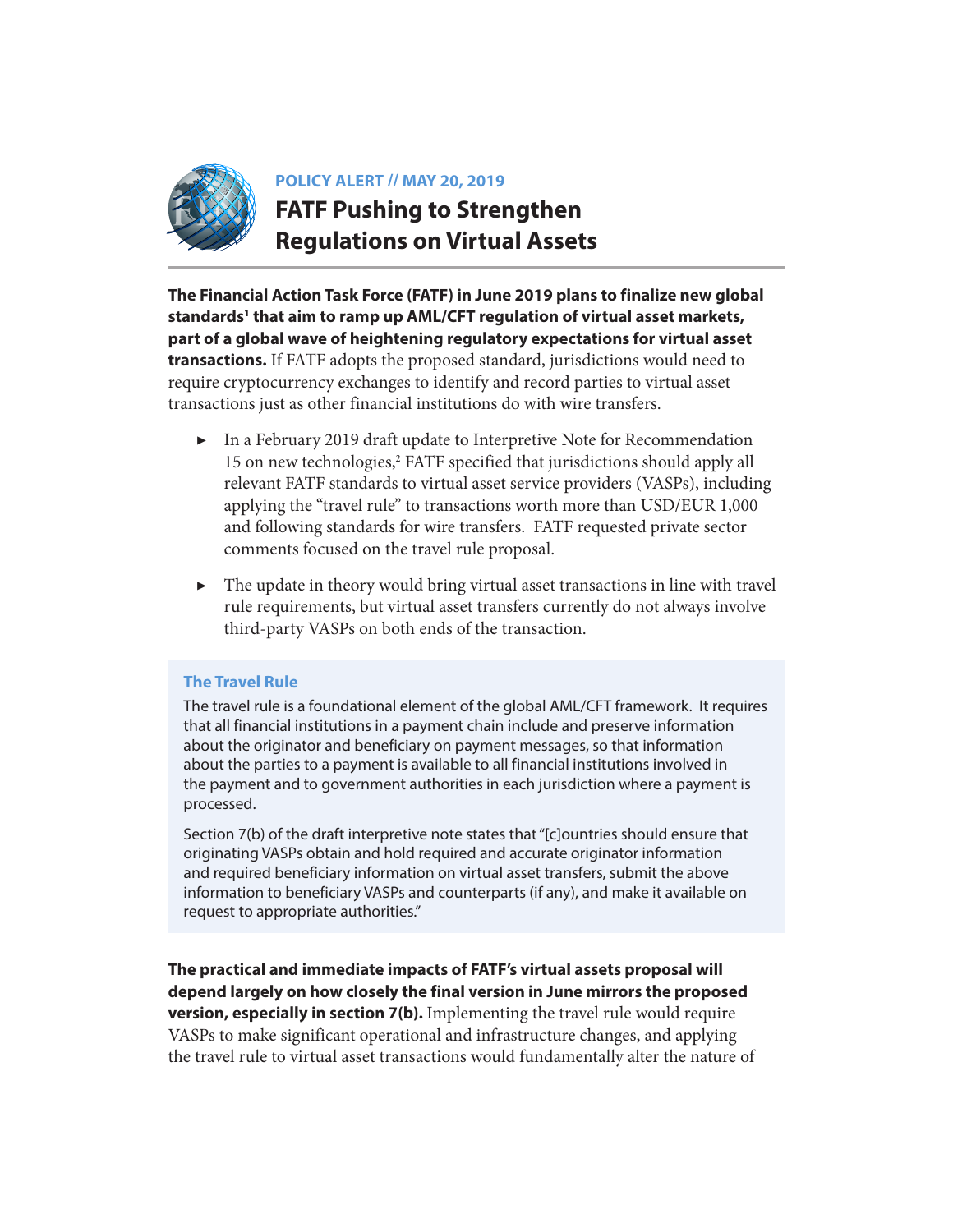

many of them.<sup>[3](#page-7-0)</sup> Many VASPs may deem these changes cost-prohibitive.<sup>4</sup> If the Interpretive Note is adopted as-is, the virtual asset industry would likely have to revamp, with many VASPs closing and new types of blockchain platforms would need to be built. The current model for facilitating transfers would be highly unfeasible under the new standards.

- ▶ VASPs offer digital wallets that customers use to hold cryptocurrency balances and send amounts to other wallets. Cryptocurrencies run on online distributed ledgers known as blockchains, where transfers can occur between addresses without a regulated intermediary or any intrinsic personal identification of users. Most VASPs that host their customers' digital wallets collect the identification information of their users, but VASPs do not have the technical ability to identify the person behind every possible receiving address on a public blockchain protocol such as Bitcoin that does not have any KYC features.
- ▶ For VASPs to identify the users on both ends of a transaction, they might be forced to limit transactions to a defined set of addresses that are affiliated with the VASP, introduce an ID-verification process to allow transactions with external digital wallets, or only offer cryptocurrencies that are built with an additional layer of AML/KYC features, which exist but have minimal market share.[5](#page-7-0) Any of these changes would be significant shifts to VASPs' current business model and would severely narrow consumer options for quick peerto-peer cryptocurrency payments.
- ▶ The proposed FATF Interpretive Note could have major implications for financial privacy. Although banks in a payment chain see the names of the beneficiaries of wire transfers, they do not automatically know the balances of any external accounts. In contrast, with most cryptocurrencies, once an address is known, anyone can see the balance of that address. If personal IDs are attached to digital wallet transactions, an individual's cryptocurrency wealth could be known to any receiving VASP, creating immense responsibilities and risks around data privacy.

**FATF's virtual assets proposal is part of a broader wave of increased regulation of the cryptocurrency industry.** U.S. authorities in particular are aggressively acting against virtual asset businesses running afoul of financial regulations, and the U.S. Treasury Department now adds cryptocurrency addresses to the SDN list.<sup>6</sup> Other jurisdictions also are adjusting their approaches to regulating virtual assets.

▶ FinCEN in early May published guidance affirming its regulatory framework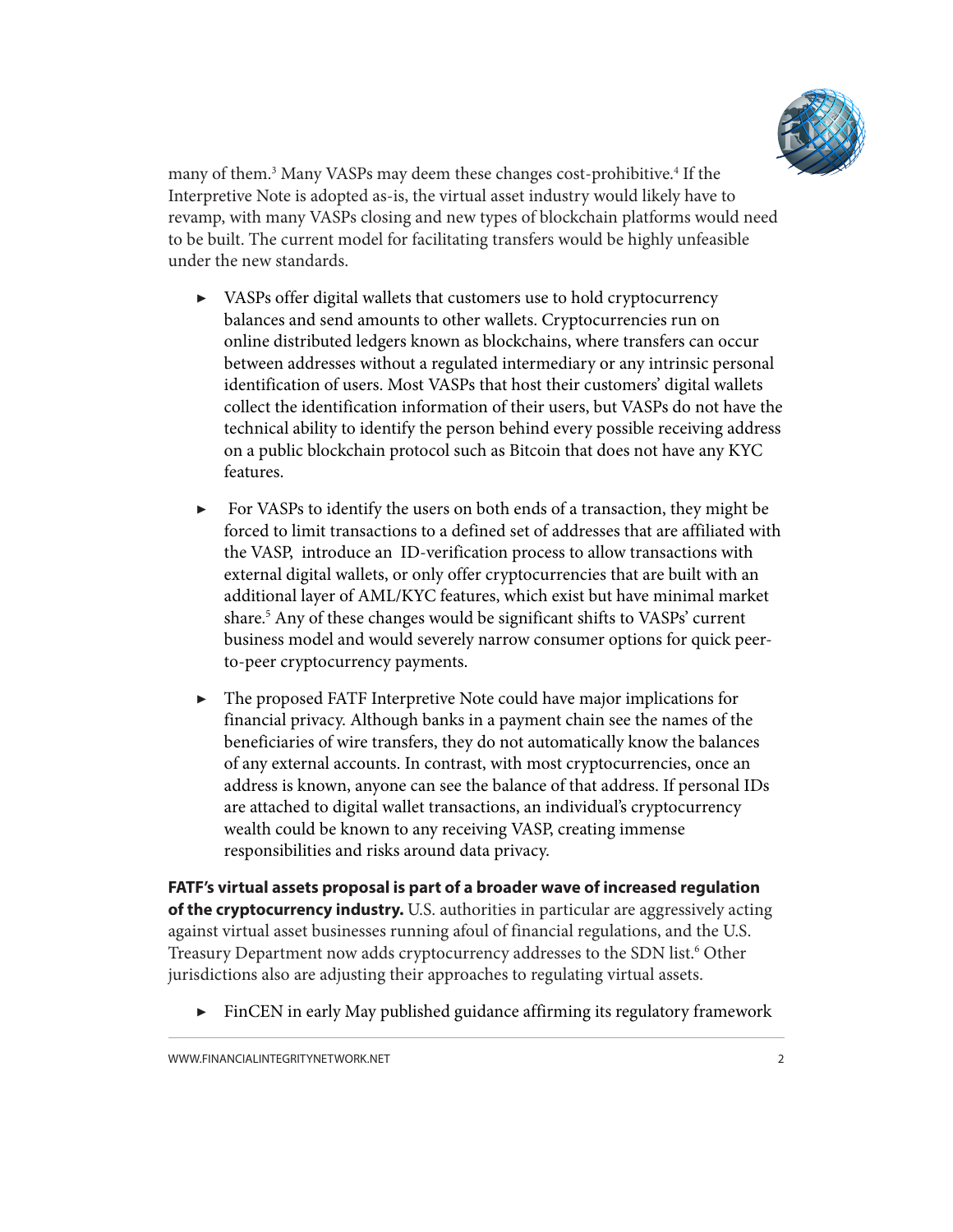

<span id="page-2-0"></span>over virtual currencies and released an advisory to highlight typologies of illicit virtual currency use[.7](#page-7-0) The guidance elaborates on the various types of virtual currency activities defined as money transmission and reinforces the applicability of Bank Secrecy Act obligations and the travel rule to VASPs.<sup>8</sup> Treasury's Undersecretary for Terrorism and Financial Intelligence a few days later spoke before a major cryptocurrency industry conference and stressed the need for firms to comply with OFAC sanctions.<sup>[9](#page-7-0)</sup>

- The G-20 in April 2019 announced that central bank governors and finance ministers would meet in early June to discuss ways to increase transparency in the virtual asset sector and combat money laundering and terrorist financing[.10](#page-7-0)The results are expected to largely reflect the FATF proposal because G-20 Leaders in 2018 committed to regulate virtual assets at the national level in line with FATF's standards.[11](#page-7-0) The U.S. currently holds the FATF presidency and has prioritized clarifying global AML standards for virtual currencies as a key objective for 2018-2019.[12](#page-7-0)
- ▶ In recent weeks, U.S. and state officials have acted against multiple bad actors in the virtual asset space. FinCEN in late April fined an individual for operating an unregistered peer-to-peer virtual money exchange business that processed \$5 million worth of Bitcoin and failed to create any sort of AML program.<sup>13</sup> The U.S. Department of Justice (DOJ) subsequently indicted the owners of a company operating a shadow banking service to serve cryptocurrency businesses that could not open up accounts at financial institutions.[14](#page-7-0) Also in late April, the Manhattan District Attorney's office won convictions of two men who were running a darknet drug site and laundering \$2.8 million in Bitcoin between 2013 and 2018.<sup>[15](#page-7-0)</sup>
- ▶ In late April, the U.S. Securities and Exchange Commission and the U.S. Commodities Futures Trading Commission issued a joint statement warning investors about cryptocurrency scams,<sup>16</sup> noting that the DOJ had recently indicted two Nigerian nationals for defrauding victims out of hundreds of thousands of dollars in Bitcoin.[17](#page-7-0)
- $\triangleright$  Some nations are developing special economic zones<sup>18</sup> and regulatory regimes and sandboxes<sup>19</sup> to promote cryptocurrency businesses, even as the U.S., Canada,<sup>20</sup> and China<sup>[21](#page-8-0)</sup> are cracking down on Initial Coin Offerings (ICOs) within their jurisdictions. The Philippines' Cagayan Economic Zone Authority offers tax incentives to lure virtual currency businesses, and even foreign firms to operate cryptocurrency mining, exchanges, and other services.[22](#page-8-0) Zug, Switzerland, has fashioned itself as a "Crypto Valley," with the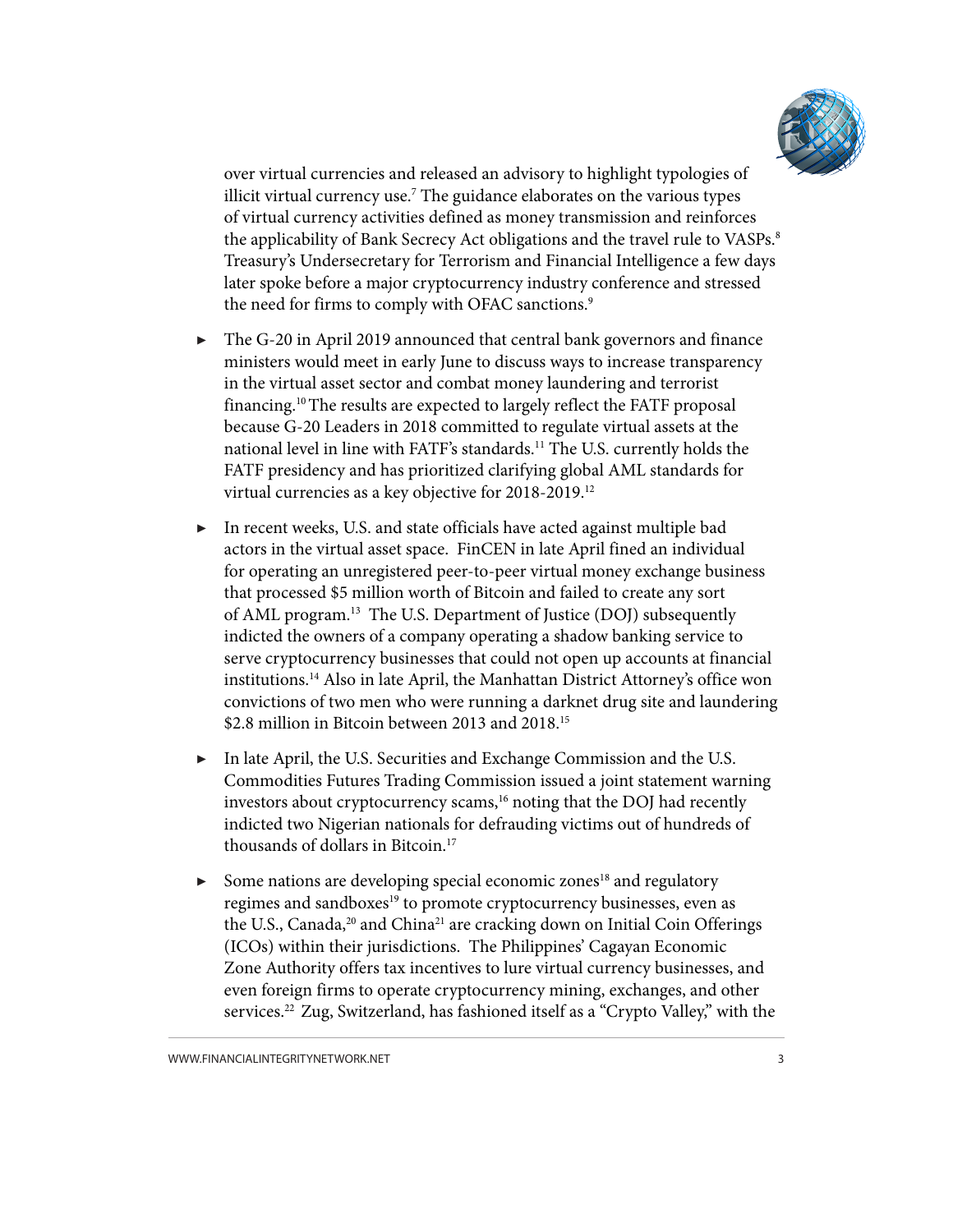

<span id="page-3-0"></span>local government, startups, legal services, and accounting firms catering to domestic and international blockchain ventures.<sup>[23](#page-8-0)</sup> Malta and Bermuda<sup>24</sup> have passed laws to make it easier for companies to conduct ICOs to distribute new digital tokens.

**If the virtual asset proposal is adopted without change, the updated FATF standards would face serious hurdles in curbing illicit activity, even if VASPs set up procedures to comply with the travel rule.** Most of these hurdles come from the technical features of cryptocurrencies and the ease with which illicit actors can operate using blockchain software.

- ▶ There is no practical way for law enforcement to stop the generation of cryptocurrency addresses and the use of non-custodial wallets that fall outside of the FATF standard. Cryptocurrency addresses and non-custodial wallets that fall outside the VASP standard can be created easily with free software.<sup>25</sup> As a result, while VASP services may facilitate fewer illicit transactions, illegal activity is likely to move to still-unregulated platforms.
- ▶ In January, the Palestinian terrorist group Hamas started a Bitcoin crowdfunding campaign<sup>[26](#page-8-0)</sup> that initially collected donations using a digital wallet at a major U.S. cryptocurrency exchange.<sup>[27](#page-8-0)</sup> It appears, however, that Hamas realized this left them exposed to U.S. law enforcement and the group later began using more complicated wallet software<sup>[28](#page-8-0)</sup> that probably did not involve a third-party platform.[29](#page-8-0)
- ▶ In November 2018, U.S. Treasury sanctioned the Bitcoin addresses of two Iranians running cryptocurrency exchange services that processed ransomware funds. Later, one of the sanctioned individuals told the *New York Times* that he simply created a new Bitcoin address a week later and was up and running with a different website.<sup>[30](#page-8-0)</sup>
- ▶ Many cryptocurrency enthusiasts are drawn to the peer-to-peer, yet pseudonymous nature of payment systems like Bitcoin. The exchanges serving these customers are unlikely to move easily toward end-to-end identity verification.
- ▶ FATF and member jurisdictions may also face the problem of ambiguity and the absence of a well-defined scope for the definitions of "virtual assets" and "virtual asset service providers." The digital currency space is still nascent with many new types of architecture, products, and services developing and there is still considerable uncertainty of whether certain elements fit within proposed definitions. FATF, Financial Intelligence Units (FIUs), and industry may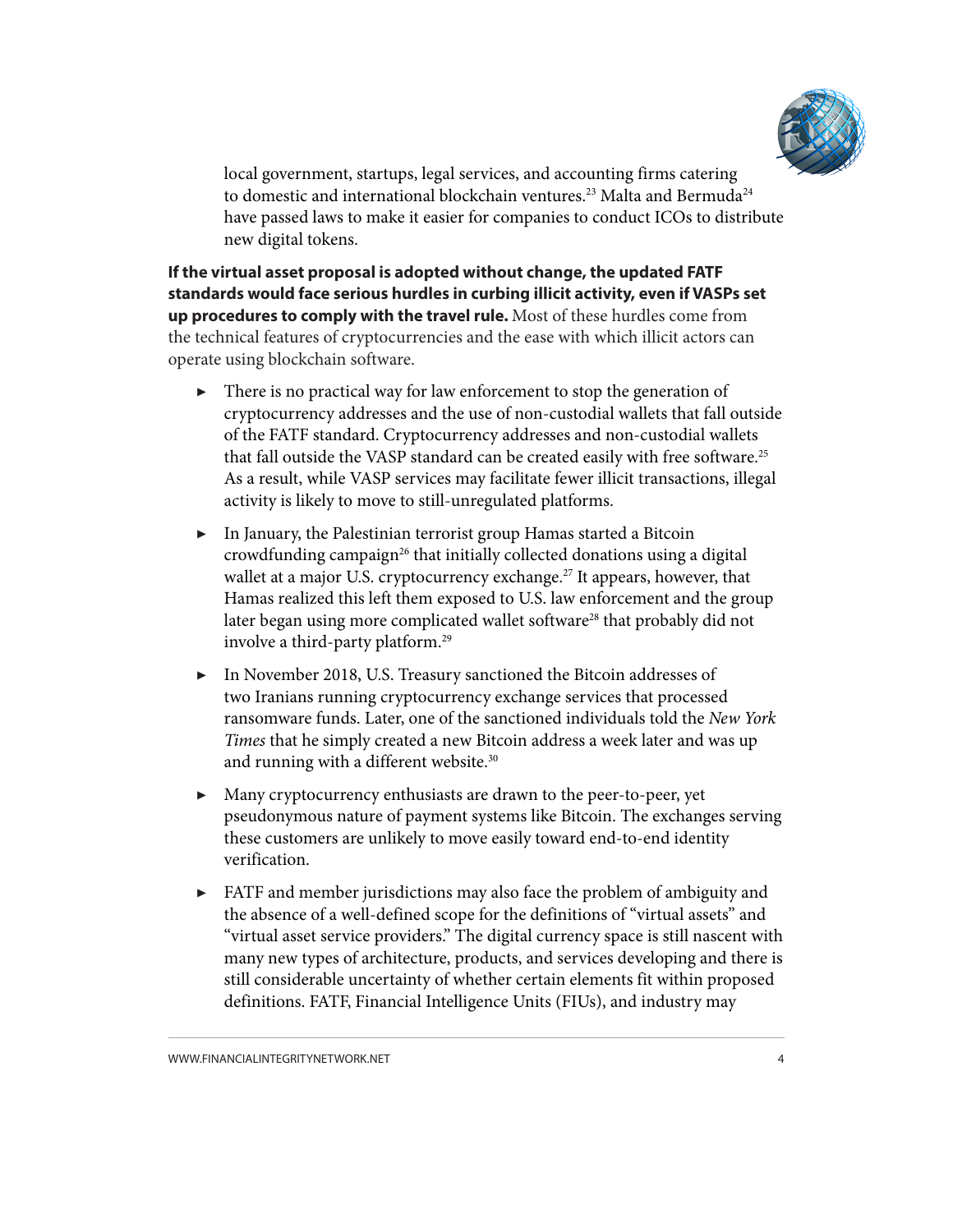

benefit from ongoing consultations to define these terms more precisely as virtual asset markets mature.

<span id="page-4-0"></span>**Although industry reaction to FATF's proposal has been relatively muted, virtual asset firms are vigorously engaging FATF members behind the scenes.** Several companies sent representatives to FATF's private sector consultative forum in Vienna in early May.[31](#page-8-0) VASPs most likely have been silent publicly because they are concerned that drawing attention to the changes could cause customers to move away from their services. However, digital assets industry groups have provided formal feedback to FATF.

- $\triangleright$  Chainalysis, a major blockchain analysis firm, delivered an open letter to FATF arguing that the interpretive note would force "onerous investment and friction onto regulated VASPs.["32](#page-8-0)
- ▶ Global Digital Finance, a digital asset industry advocacy nonprofit, sent a public statement to FATF outlining how the new rules could be circumvented due to the ease of creating new non-custodial digital wallets.<sup>33</sup> Global Digital Finance also recommended that FATF consider supporting new blockchain technology tools that could help with AML/KYC needs and encouraging procedures for data sharing among FIUs.

**When FATF unveils the final standard in June, regulators are likely to increase their expectations for VASPs, particularly if they have not already done so.** Virtual asset companies should prepare for heightened regulatory expectations and more scrutiny from their industry peers.

- ▶ *VASPs should use blockchain analysis and forensics tools to identify and flag transfers involving known illicit addresses as well as to determine any patterns of illicit activity.* Cryptocurrency data analytics firms like Elliptic, Chainalysis, Cipher Trace, and others provide such tools; $34$
- ▶ *Invest in new capabilities and products that would add KYC elements into transfers outside VASP platforms.* Applying the travel rule to all VASP transfers would require VASPs to develop technical solutions to ensure they only interact with compliant wallets. Research and development, as well as industry collaboration will be needed to participate in a more regulated, and less anonymous virtual currency ecosystem.
- ▶ *Increase their staff expertise on AML issues.* Many cryptocurrency startups focus more on tax, fraud, and securities compliance because those regulatory issues may appear as more pressing to their business operations than AML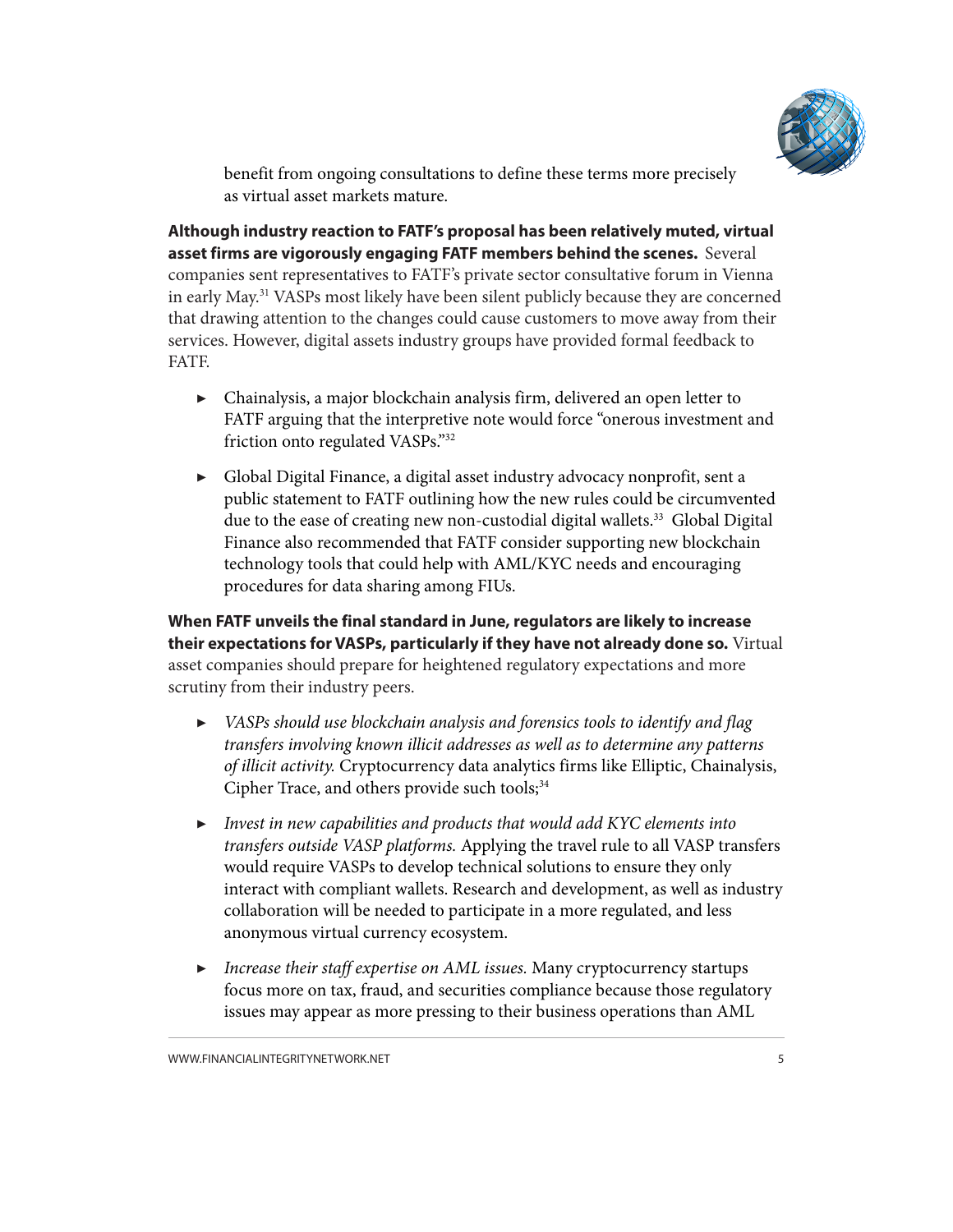

<span id="page-5-0"></span>or sanctions-related risks. Also, the media's longstanding association of cryptocurrencies with illegal drug markets has made many in the industry overly defensive toward money-laundering accusations. For VASPs to be successful, they will need to hire and retain personnel who take AML threats seriously and are vigilant about shaping a comprehensive culture of compliance; and

▶ *Engage regulators and law enforcement.* VASPs cannot expect governments to develop suitable regulatory and enforcement frameworks if financial authorities do not understand the technology and markets surrounding virtual assets. VASPs should consistently meet with regulators and support public-private partnerships that foster communication between authorities and industry.

### **More broadly, financial authorities must prepare to oversee a more mature virtual assets sector, where there is likely to be expansion in both regulated and unregulated activities.**

- ▶ Research on cryptocurrency transaction data shows that FinCEN's early guidance on virtual currencies in 201[335](#page-8-0) led to lower percentages of illicit activity on U.S. VASPs compared to in Europe,<sup>[36](#page-8-0)</sup> where the EU provided little regulatory guidance until recently.
- ▶ There is rising interest in virtual assets from institutional investors that can only be supported by a corresponding increase in legal safeguards and regulators' familiarity with these products and services.<sup>[37](#page-8-0)</sup> Despite the price volatility, consumer interest also persists.<sup>[38](#page-8-0)</sup> With FATF setting clear international standards for jurisdictions to follow, a cleaner, more regulated virtual asset space appears inevitable.

## **However, the growth of regulated VASPs and AML-compliant users will undoubtedly lead to a virtual asset underground market that continues to provide anonymity and noncompliant transactions.**[39](#page-8-0)

- ▶ Financial officials should expect to encounter two virtual asset ecosystems in which they will need to do the following: (1) work with VASPs to manage risks within the regulated space and (2) use financial intelligence and law enforcement methods to deter financial activities that cross into the illicit and unregulated space.
- ▶ To counter illicit finance in the growing virtual asset sector, regulators will need to coordinate internationally. Financial authorities should consider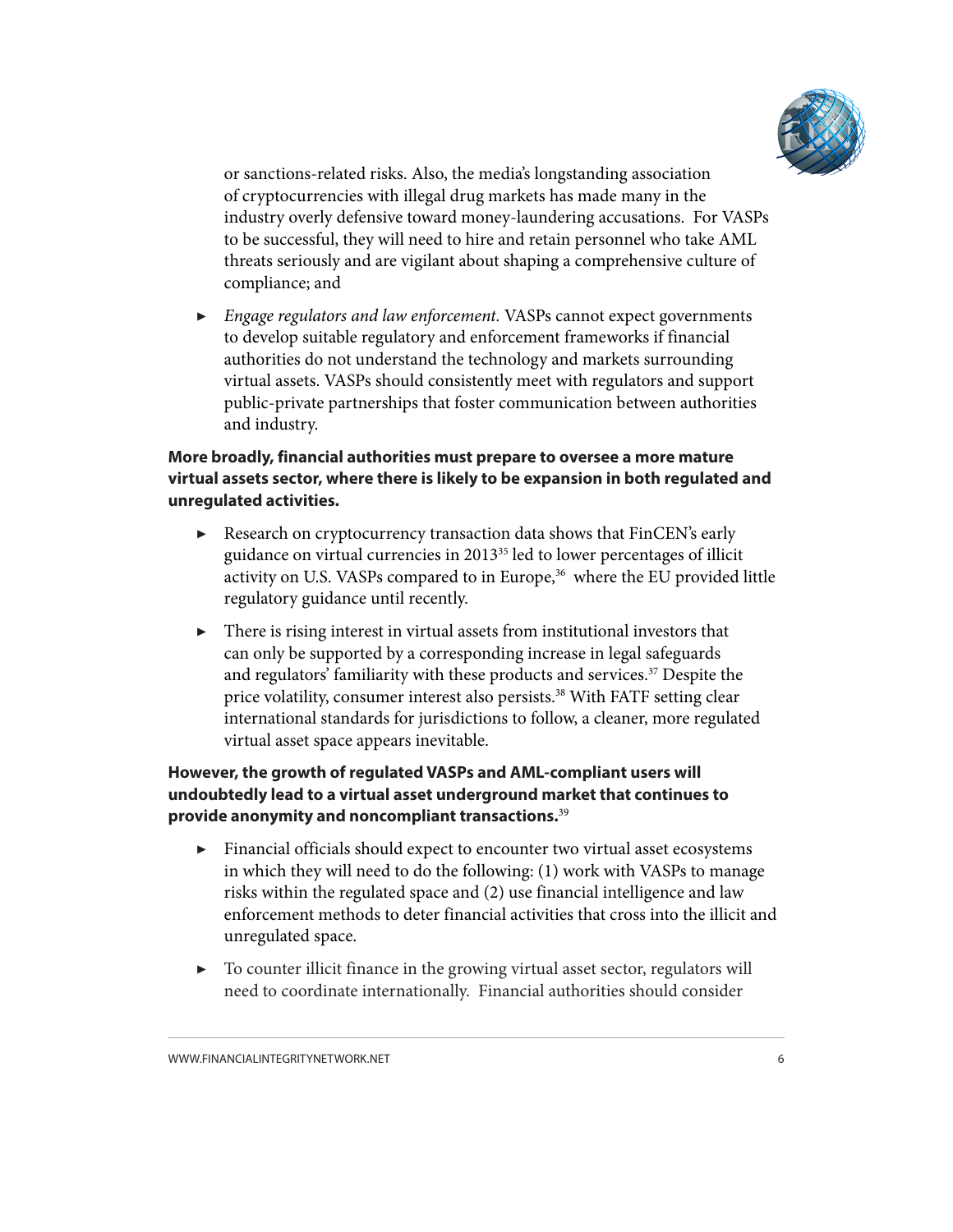

developing joint virtual asset analytic centers to facilitate quicker intelligence sharing on digital currencies. As FATF lays the groundwork for a common set of expectations for AML and sanctions standards applied to virtual assets, members should start planning for ways to implement enforcement mechanisms that consider the technology's inherently borderless nature.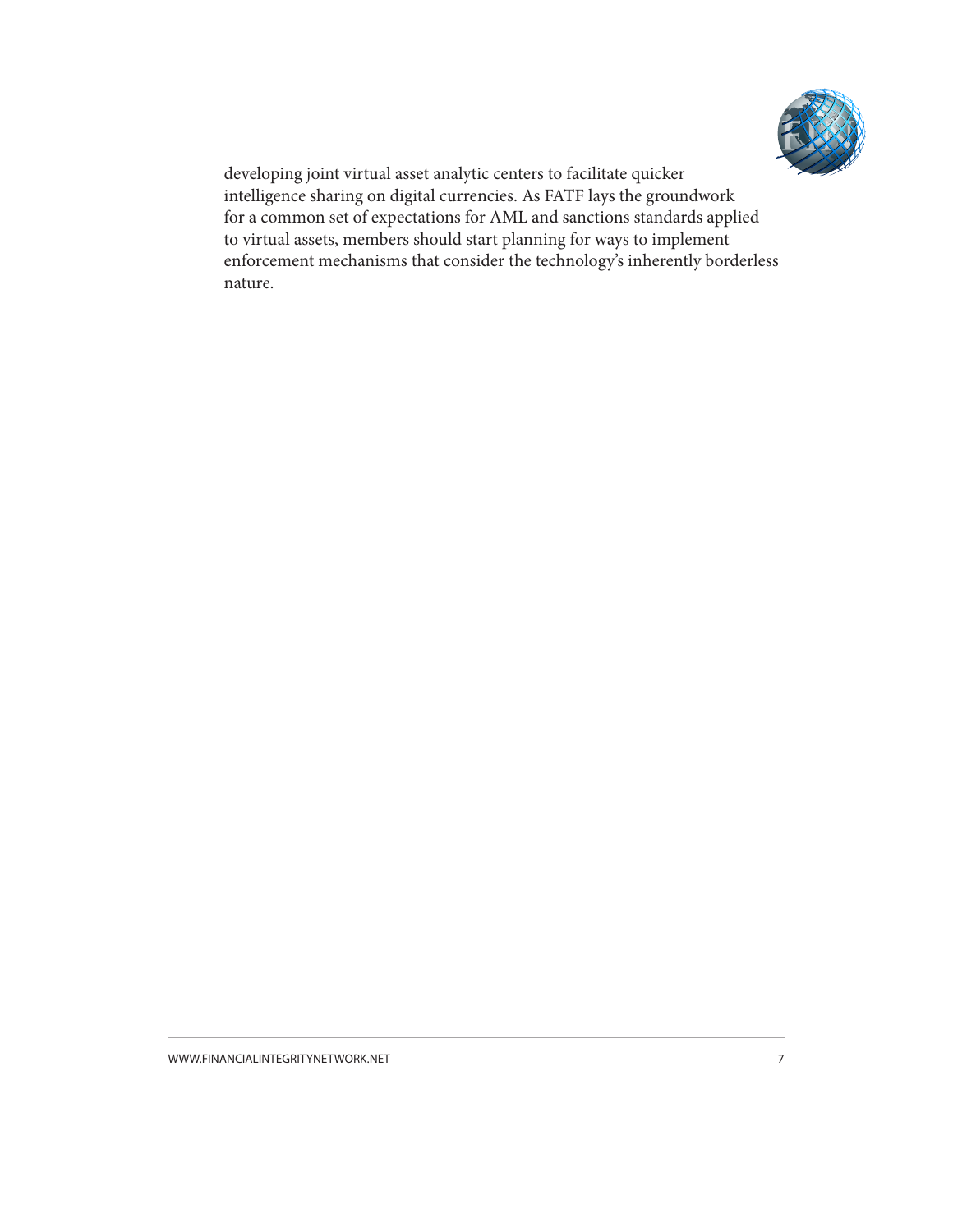

#### <span id="page-7-0"></span>**Endnotes**

- 1 Financial Action Task Force, "The FATF Recommendations," 2012 [Updated Oct. 2018], [http://](http://www.fatf-gafi.org/publications/fatfrecommendations/documents/fatf-recommendations.html) [www.fatf-gafi.org/publications/fatfrecommen](http://www.fatf-gafi.org/publications/fatfrecommendations/documents/fatf-recommendations.html)[dations/documents/fatf-recommendations.](http://www.fatf-gafi.org/publications/fatfrecommendations/documents/fatf-recommendations.html) [html](http://www.fatf-gafi.org/publications/fatfrecommendations/documents/fatf-recommendations.html).
- 2 Financial Action Task Force, "Public Statement – Mitigating Risks from Virtual Assets," 22 Feb. 2019, [http://www.fatf-gafi.org/publications/](http://www.fatf-gafi.org/publications/fatfrecommendations/documents/regulation-virtual-assets-interpretive-note.html) [fatfrecommendations/documents/regula](http://www.fatf-gafi.org/publications/fatfrecommendations/documents/regulation-virtual-assets-interpretive-note.html)[tion-virtual-assets-interpretive-note.html.](http://www.fatf-gafi.org/publications/fatfrecommendations/documents/regulation-virtual-assets-interpretive-note.html)
- 3 Fanusie, Yaya, "Crypto Is About To Look More Like Your Bank," 22 March 2019, https://www. forbes.com/sites/yayafanusie/2019/03/22/ crypto-is-about-to-look-more-like-yourbank/#57fcde155630.
- 4 De, Nikhilesh, "'Onerous' FATF Recommendations Harmful for Crypto Transparency: Chainalysis," 12 April 2019, [https://www.coindesk.](https://www.coindesk.com/chainalysis-onerous-fatf-recommendations-harmful-for-crypto-transparency) [com/chainalysis-onerous-fatf-recommenda](https://www.coindesk.com/chainalysis-onerous-fatf-recommendations-harmful-for-crypto-transparency)[tions-harmful-for-crypto-transparency.](https://www.coindesk.com/chainalysis-onerous-fatf-recommendations-harmful-for-crypto-transparency)
- 5 Silcoff, Bruce, "There's a Huge Opportunity for Everyone in Crypto, It's Called KYC/AML," 16 Aug. 2018, [https://www.coindesk.com/theres](https://www.coindesk.com/theres-a-huge-opportunity-for-everyone-in-crypto-its-called-kyc-aml)[a-huge-opportunity-for-everyone-in-crypto](https://www.coindesk.com/theres-a-huge-opportunity-for-everyone-in-crypto-its-called-kyc-aml)[its-called-kyc-aml](https://www.coindesk.com/theres-a-huge-opportunity-for-everyone-in-crypto-its-called-kyc-aml).
- 6 Fanusie, Yaya and Logan, Trevor, "Treasury Designates Iran-based Digital Currency Exchangers Involved in Ransomware Scheme," 30. Nov. 3018, [https://www.fdd.](https://www.fdd.org/analysis/2018/11/30/treasury-designates-iran-based-digital-currency-exchangers-involved-in-ransomware-scheme/) [org/analysis/2018/11/30/treasury-desig](https://www.fdd.org/analysis/2018/11/30/treasury-designates-iran-based-digital-currency-exchangers-involved-in-ransomware-scheme/)[nates-iran-based-digital-currency-exchang](https://www.fdd.org/analysis/2018/11/30/treasury-designates-iran-based-digital-currency-exchangers-involved-in-ransomware-scheme/)[ers-involved-in-ransomware-scheme/.](https://www.fdd.org/analysis/2018/11/30/treasury-designates-iran-based-digital-currency-exchangers-involved-in-ransomware-scheme/)
- 7 Financial Crimes Enforcement Network, "New FinCEN Guidance Affirms Its Longstanding Regulatory Framework for Virtual Currencies and a New FinCEN Advisory Warns of Threats Posed by Virtual Currency Misuse," 9 May 2019, [https://www.fincen.gov/news/news-releases/](https://www.fincen.gov/news/news-releases/new-fincen-guidance-affirms-its-longstanding-regulatory-framework-virtual) [new-fincen-guidance-affirms-its-longstand](https://www.fincen.gov/news/news-releases/new-fincen-guidance-affirms-its-longstanding-regulatory-framework-virtual)[ing-regulatory-framework-virtual.](https://www.fincen.gov/news/news-releases/new-fincen-guidance-affirms-its-longstanding-regulatory-framework-virtual)
- 8 Financial Crimes Enforcement Network, "Fin-CEN Guidance," 09 May 2019, [https://www.fin](https://www.fincen.gov/sites/default/files/2019-05/FinCEN%20Guidance%20CVC%20FINAL%20508.pdf)[cen.gov/sites/default/files/2019-05/FinCEN%20](https://www.fincen.gov/sites/default/files/2019-05/FinCEN%20Guidance%20CVC%20FINAL%20508.pdf) [Guidance%20CVC%20FINAL%20508.pdf](https://www.fincen.gov/sites/default/files/2019-05/FinCEN%20Guidance%20CVC%20FINAL%20508.pdf).
- 9 U.S. Department of Treasury, "Remarks of Sigal Mandelker, Under Secretary for Terrorism and Financial Intelligence," 13 May 2019, [https://](https://home.treasury.gov/news/press-releases/sm687) [home.treasury.gov/news/press-releases/sm687](https://home.treasury.gov/news/press-releases/sm687).
- [10](#page-2-0) Zmudzinski, Adrian, "G20 to Establish Crypto AML and Counter-Terrorism Financing Regulations in June: Report," 07 April 2019, [https://](https://cointelegraph.com/news/g20-to-establish-crypto-aml-and-counter-terrorism-financing-regulations-in-june-report) [cointelegraph.com/news/g20-to-estab-](https://cointelegraph.com/news/g20-to-establish-crypto-aml-and-counter-terrorism-financing-regulations-in-june-report)

[lish-crypto-aml-and-counter-terrorism-financ](https://cointelegraph.com/news/g20-to-establish-crypto-aml-and-counter-terrorism-financing-regulations-in-june-report)[ing-regulations-in-june-report](https://cointelegraph.com/news/g20-to-establish-crypto-aml-and-counter-terrorism-financing-regulations-in-june-report).

- [11](#page-2-0) Aki, Jimmy, "G20 Countries to Regulate Cryptocurrencies in Line with FATF Standards," 12 March 2018, [https://www.ccn.com/g20](https://www.ccn.com/g20-countries-to-regulate-cryptocurrencies-in-line-with-fatf-standards) [countries-to-regulate-cryptocurrencies-in-line](https://www.ccn.com/g20-countries-to-regulate-cryptocurrencies-in-line-with-fatf-standards)[with-fatf-standards](https://www.ccn.com/g20-countries-to-regulate-cryptocurrencies-in-line-with-fatf-standards).
- [12](#page-2-0) Financial Action Task Force, "OBJECTIVES FOR FATF – XXX (2018-2019)," 2018, [https://www.](https://www.fatf-gafi.org/media/fatf/content/images/Objectives-FATF-XXX-(2018-2019).pdf) [fatf-gafi.org/media/fatf/content/images/Ob](https://www.fatf-gafi.org/media/fatf/content/images/Objectives-FATF-XXX-(2018-2019).pdf)[jectives-FATF-XXX-\(2018-2019\).pdf](https://www.fatf-gafi.org/media/fatf/content/images/Objectives-FATF-XXX-(2018-2019).pdf).
- [13](#page-2-0) Financial Crimes Enforcement Network, "Fin-CEN Penalizes Peer-to-Peer Virtual Currency Exchanger for Violations of Anti-Money Laundering Laws," 18 April 2019, [https://www.](https://www.fincen.gov/news/news-releases/fincen-penalizes-peer-peer-virtual-currency-exchanger-violations-anti-money) [fincen.gov/news/news-releases/fincen-penal](https://www.fincen.gov/news/news-releases/fincen-penalizes-peer-peer-virtual-currency-exchanger-violations-anti-money)[izes-peer-peer-virtual-currency-exchanger-vio](https://www.fincen.gov/news/news-releases/fincen-penalizes-peer-peer-virtual-currency-exchanger-violations-anti-money)[lations-anti-money.](https://www.fincen.gov/news/news-releases/fincen-penalizes-peer-peer-virtual-currency-exchanger-violations-anti-money)
- [14](#page-2-0) The United States Attorney's Office Southern District of New York, "Arizona Man And Israeli Woman Charged In Connection With Providing Shadow Banking Services To Cryptocurrency Exchanges," 30 April 2019, [https://www.](https://www.justice.gov/usao-sdny/pr/arizona-man-and-israeli-woman-charged-connection-providing-shadow-banking-services) [justice.gov/usao-sdny/pr/arizona-man-and-is](https://www.justice.gov/usao-sdny/pr/arizona-man-and-israeli-woman-charged-connection-providing-shadow-banking-services)[raeli-woman-charged-connection-provid](https://www.justice.gov/usao-sdny/pr/arizona-man-and-israeli-woman-charged-connection-providing-shadow-banking-services)[ing-shadow-banking-services](https://www.justice.gov/usao-sdny/pr/arizona-man-and-israeli-woman-charged-connection-providing-shadow-banking-services)
- [15](#page-2-0) Manhattan District Attorney's Office, "DA Vance Announces Guilty Pleas in \$2.8 Million Internet Drug Ring," 23 April 2019, [https://](https://www.manhattanda.org/da-vance-announces-guilty-pleas-in-2-8-million-internet-drug-ring/) [www.manhattanda.org/da-vance-announces](https://www.manhattanda.org/da-vance-announces-guilty-pleas-in-2-8-million-internet-drug-ring/)[guilty-pleas-in-2-8-million-internet-drug-ring/.](https://www.manhattanda.org/da-vance-announces-guilty-pleas-in-2-8-million-internet-drug-ring/)
- [16](#page-2-0) Investor.gov, "Investor Alert: Watch Out for Fraudulent Digital Asset and "Crypto" Trading Websites," 24 April 2019, [https://www.investor.](https://www.investor.gov/additional-resources/news-alerts/investor-alerts/investor-alert-watch-out-fraudulent-digital-asset) [gov/additional-resources/news-alerts/inves](https://www.investor.gov/additional-resources/news-alerts/investor-alerts/investor-alert-watch-out-fraudulent-digital-asset)[tor-alerts/investor-alert-watch-out-fraudu](https://www.investor.gov/additional-resources/news-alerts/investor-alerts/investor-alert-watch-out-fraudulent-digital-asset)[lent-digital-asset.](https://www.investor.gov/additional-resources/news-alerts/investor-alerts/investor-alert-watch-out-fraudulent-digital-asset)
- [17](#page-2-0) U.S. Attorney's Office District of Oregon, "Two Nigerian Nationals Indicted in Bitcoin Fraud Scheme," 24 April 2019, [https://www.justice.](https://www.justice.gov/usao-or/pr/two-nigerian-nationals-indicted-bitcoin-fraud-scheme) [gov/usao-or/pr/two-nigerian-nationals-indict](https://www.justice.gov/usao-or/pr/two-nigerian-nationals-indicted-bitcoin-fraud-scheme)[ed-bitcoin-fraud-scheme.](https://www.justice.gov/usao-or/pr/two-nigerian-nationals-indicted-bitcoin-fraud-scheme)
- [18](#page-2-0) Alexandre, Ana, "Philippine Special Economic Zone Grants Licenses to Three Crypto Exchanges," 11 July 2018, [https://cointele](https://cointelegraph.com/news/philippine-special-economic-zone-grants-licenses-to-three-crypto-exchanges)[graph.com/news/philippine-special-econom](https://cointelegraph.com/news/philippine-special-economic-zone-grants-licenses-to-three-crypto-exchanges)[ic-zone-grants-licenses-to-three-crypto-ex](https://cointelegraph.com/news/philippine-special-economic-zone-grants-licenses-to-three-crypto-exchanges)[changes](https://cointelegraph.com/news/philippine-special-economic-zone-grants-licenses-to-three-crypto-exchanges).
- [19](#page-2-0) Tassev, Lubomir, "Russia Prepares to Test Cryptocurrencies in Four of Its Regions," 27 April 2019, [https://news.bitcoin.com/russia](https://news.bitcoin.com/russia-prepares-to-test-cryptocurrencies-in-four-of-its-regions/)[prepares-to-test-cryptocurrencies-in-four-of-](https://news.bitcoin.com/russia-prepares-to-test-cryptocurrencies-in-four-of-its-regions/)